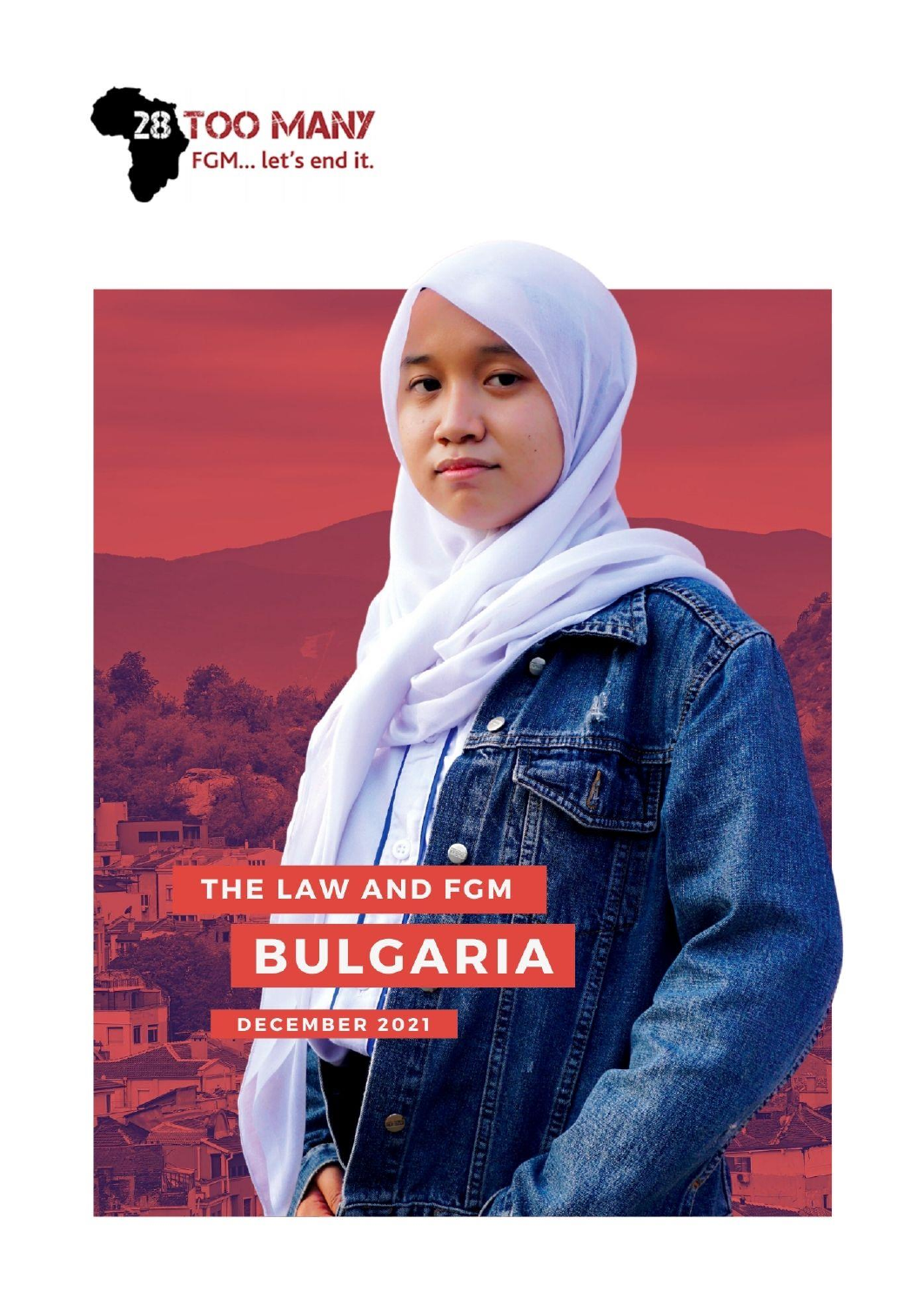# **National Legal Framework**

### **Overview of National Legal Framework in Bulgaria**

### *National legislation:*

| X            | Specific law/provision criminalising FGM                                   |
|--------------|----------------------------------------------------------------------------|
| X            | Provides a definition of FGM                                               |
| $\checkmark$ | Criminalises the performance of FGM                                        |
| $\checkmark$ | Criminalises the procurement, arrangement and/or assistance of acts of FGM |
| X            | Obligation to report incidents of FGM to the authorities                   |
| $\checkmark$ | Criminalises the participation of medical professionals in acts of FGM     |
|              | Extraterritorial application regardless of double criminality              |
|              |                                                                            |

### **Introduction**

Bulgaria is a country in south-eastern Europe with an estimated population of 6.95 million.<sup>1</sup> The country is a unitary republic with a parliamentary democracy. It has a civil-law legal system.

### **FGM Prevalence**

There is no up-to-date information available on the prevalence of female genital mutilation (*FGM*) in Bulgaria, either for girls and women who have undergone FGM or those who are at risk of FGM.

A study conducted in 2005 by the Bulgarian Gender Research Foundation indicated that FGM is practised in 'isolated cases' and is recognised as a 'hidden phenomenon'. 2

### **National Legal Framework**

### **General Law**

There is no specific law criminalising FGM in Bulgaria, nor has 28 Too Many encountered any statements by the Bulgarian Government condemning FGM or confirming the application of general criminal law to FGM.

However, Bulgaria has ratified conventions condemning FGM, and general criminal law does implicitly apply to the practice. <sup>3</sup> FGM might fall under **Articles 128–130 of the Criminal Code of the Republic of Bulgaria (adopted in 1968, last amended in 2021)** (the *Criminal Code*), which, respectively, criminalise inflicting severe, medium and light bodily harm. The qualification of 'bodily harm' depends on the nature and the consequences of the injury, as follows.

• **Article 128(2)** prescribes that bodily harm will be considered 'severe', *inter alia*, if it has caused disfigurement that causes permanent disturbance of a sensory organ. According to court practice, the category of 'sensory organs' primarily includes organs linked to sight, smell, hearing and taste. It could be argued that this category could apply to FGM, as the clitoris could be described as a 'sensory organ' that (in some cases) is 'permanently disturbed', although it is more likely that FGM would fall under 'medium' bodily harm, as described in the paragraph below.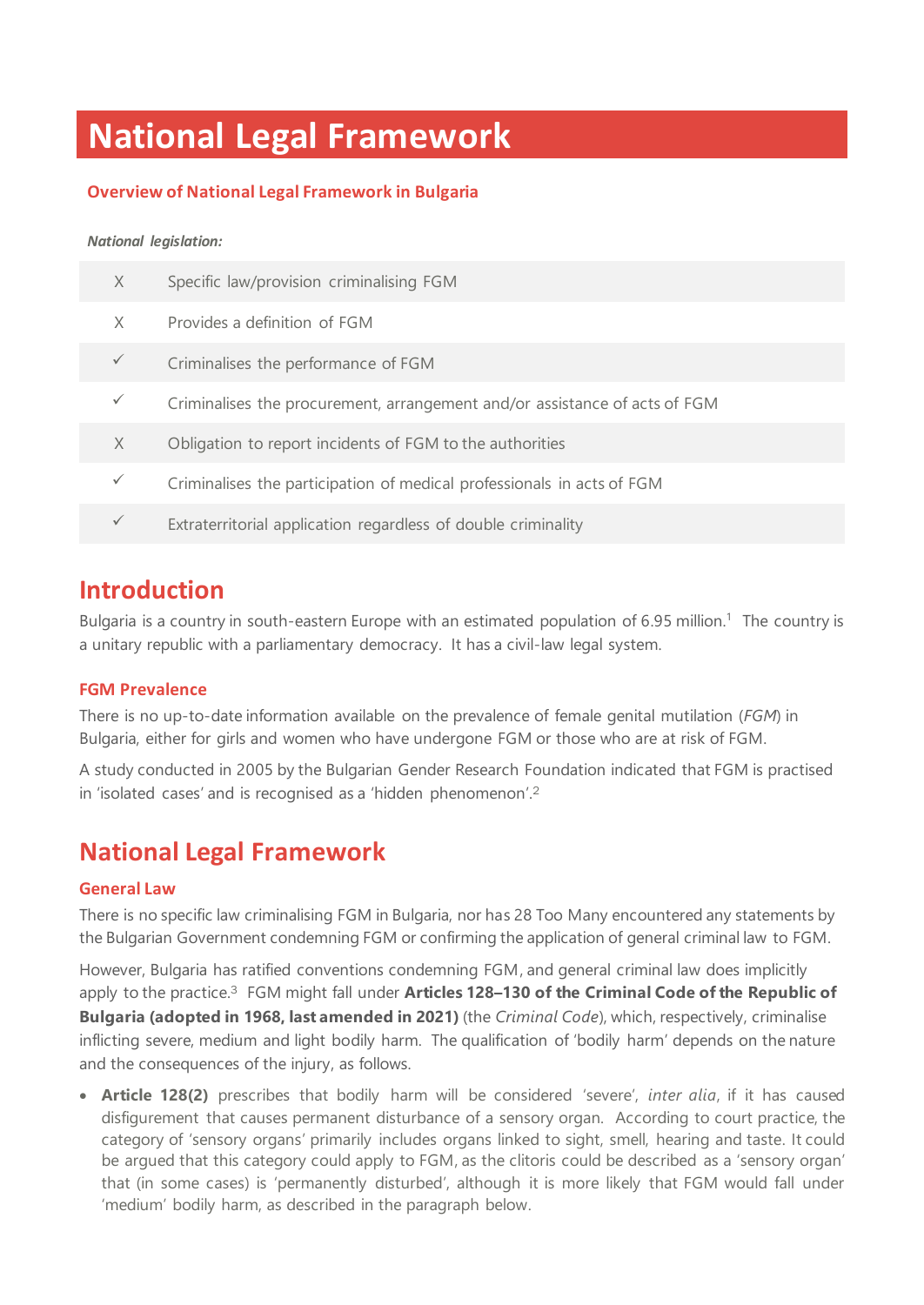- **Article 129(2)** prescribes that bodily harm is considered 'medium', *inter alia*, if it has caused disturbance to the function of sexual organs without causing reproductive incapacity; disfigurement of parts of the body; and permanent impairment of health not dangerous to life. FGM would most likely fall under this second definition. It could also fall under the third definition, depending on the complications the FGM causes.
- **Article 130** describes 'light' bodily harm either as trivial bodily injury that impairs health apart from the cases described in Articles 128 and 129 or trivial bodily injury without impairment of health. Only the lightest form of FGM could fall under this Article.

Based on these definitions, it seems most likely that FGM would fall under inflicting 'medium' bodily harm under **Article 129**.

**Article 131(1) of the Criminal Code** contains several aggravating circumstances for which higher penalties can be given. They include how the bodily harm is inflicted: on a minor (**Article 131(1)(4)**); in a manner particularly painful for the victim (**Article 131(1)(5)**); or using means and ways with particular cruelty (**Article 131(1)(9)**). All these aggravating circumstances could apply in the case of FGM.

**Article 181 of the Criminal Code** criminalises violating the obligations a person has to direct family members (extending to grandparents and grandchildren) who are dependent on the care of the person, when the violation places the victim in a situation of serious difficulty or hardship. While this could also apply to FGM, this article only applies if the act does not constitute a graver crime, and, since FGM is more likely to fall under Articles 128 and 129, Article 181 would not often be applicable. Additionally, this article is intended for use in cases of negligence related to basic caregiving (such as providing shelter, food, etc.) to dependent family members and thus may be inapplicable to FGM.

### **Definition of FGM**

Bulgarian law does not contain any definition of FGM, nor has 28 Too Many been able to find any government source defining FGM.

### **Women and Girls of All Ages**

The performance of FGM on women and girls of all ages has been criminalised in Bulgaria. The general prohibition on inflicting bodily harm is not limited by the age of the victim. However, inflicting bodily harm on a minor is an aggravating circumstance under **Article 131(4) of the Criminal Code**. It is also a specific aggravating circumstance (**Article 131(3)**) if bodily harm is inflicted on a mother – this potentially applies to re-infibulating a woman after she gives birth.

### **Procuring, Aiding and Abetting**

Procuring, aiding and abetting FGM are criminalised in Bulgaria under general criminal law.

Procuring FGM – when someone has a cutter (or any other person) perform FGM on the victim – would most probably qualify that person as an 'abettor' under **Article 20(3) of the Criminal Code**, discussed below.

**Article 20(2) of the Criminal Code** states that a 'perpetrator' is a person who takes part in the actual perpetration of the crime. It could be argued that, if someone pays another person to perform FGM on the victim and that someone is closely involved in planning the FGM, that qualifies as 'taking part'. However, this seems quite unlikely.

An 'abettor' is described by **Article 20(3)** as a person who intentionally incited another to commit a crime, which can also be said to be the case when someone pays a cutter to perform FGM.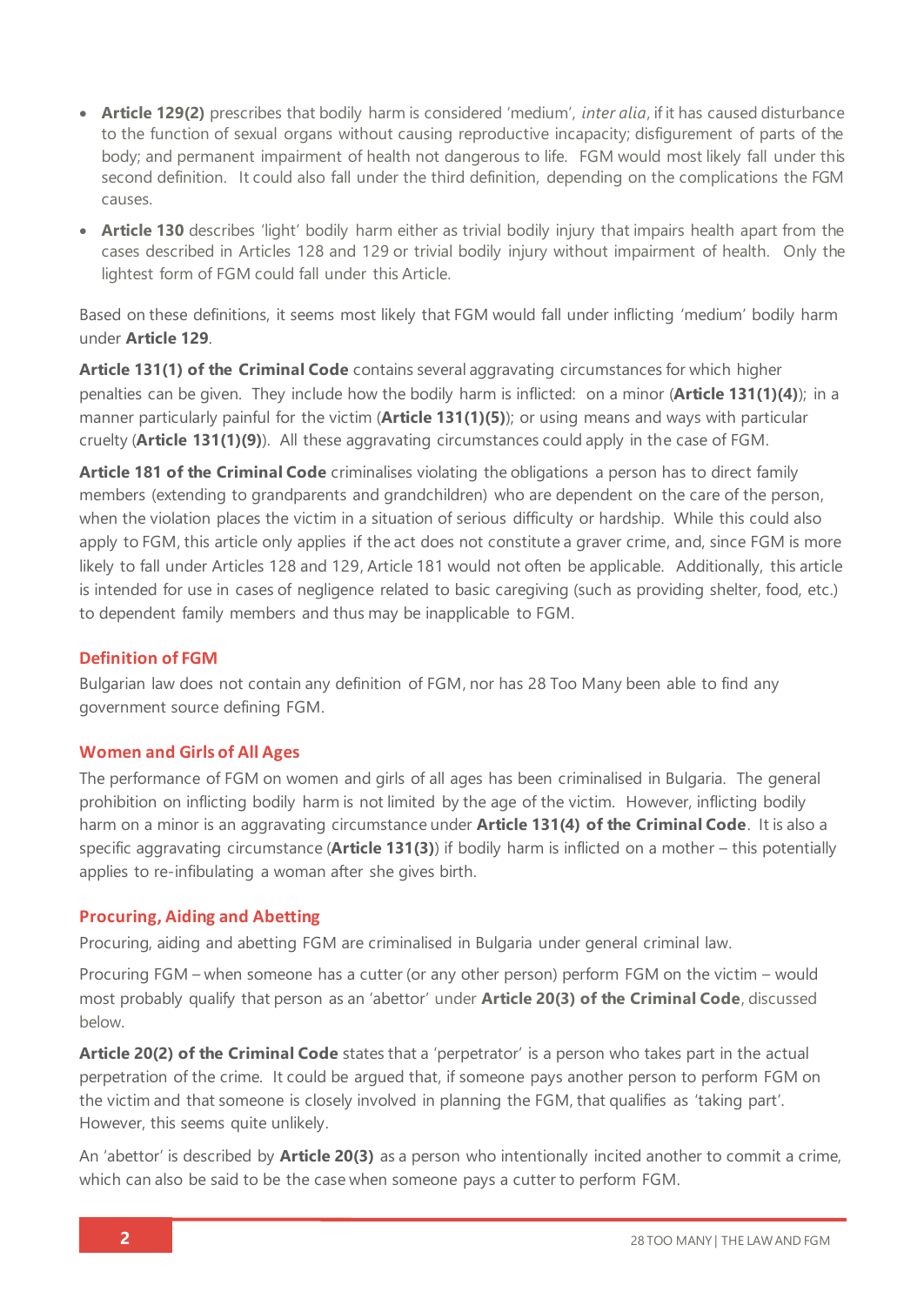Someone who aids in the performance of FGM is qualified as an 'accessory' under **Article 20(4)** and is described as a person who intentionally facilitated the perpetration of a crime through advice, explanations, promises to render assistance after the act, removal of obstacles, supply of means or in any other way.

According to **Article 20(1)**, perpetrators, accessories and abettors are all seen as accomplices in the crime, and **Article 21(1)** stipulates that all accomplices are punished with the sentence provided in the law for the perpetrator. However, **Article 21(1)** leaves room for the judiciary to make due consideration of the nature and degree of the participation. **Article 21(2)** prescribes that accessories and abettors are only held responsible for what they intentionally abetted or assisted the perpetrator with.

### **Allowing the Use of Premises**

Allowing the use of premises for FGM is criminalised in Bulgaria under the general law criminalising accessory to crime (**Article 20(4)**). Since allowing the use of premises offers opportunity for the crime, a person who does so is an accessory and therefore an accomplice to the crime under **Article 20(1)**.

### **Providing or Possessing Tools**

Providing tools for FGM may be considered an offence in Bulgaria under the general law criminalising accessory to crime (**Article 20(4)**). Someone who provides tools for FGM can be said to have intentionally facilitated the perpetration of the crime through supply of means. That person is an accessory to the crime under **Article 20(4) of the Criminal Code** and, therefore, an accomplice to the crime under **Article 20(1)**.

However, simply possessing tools for FGM may not be considered an offence in Bulgaria under the general criminal law rules. **Article 17 of the Criminal Code** covers preparations for a crime, and possessing tools for FGM could fall under the definition in **Article 17(1)**. However, **Article 17(2)** stipulates that preparation is only punishable in the cases provided for by the law, and these do not include inflicting bodily harm under **Articles 128–130 of the Criminal Code**.

### **Failure to Report FGM**

Failing to report FGM has not been specifically criminalised in Bulgaria, but there is a general civil-law obligation under punishment of a fine.

**Article 7(1) of the Bulgarian Child Protection Act (adopted in 2000 and last amended in 2020)** (the *Protection Act*) prescribes that any person who knows of a child in need of protection must immediately report the case to the municipal social assistance service, the State Agency on Child Protection or the Ministry of Interior.

**Article 7(2)** applies this obligation to professionals who become aware of a child in need of protection, irrespective of any occupational confidentiality. **Article 45 of the Protection Act** prescribes that persons who fail to fulfil an obligation pursuant to the Child Protective Act will be fined.

### **Medicalised FGM**

Medicalised FGM is not specifically criminalised in Bulgaria. However, **Article 324(2) of the Criminal Code** criminalises unlicensed medical practice and practices by licenced physicians that violate established procedures, which would most likely cover FGM.

Nevertheless, it seems that the general provisions criminalising inflicting severe and medium bodily harm (**Articles 128 and 129**) are more appropriate.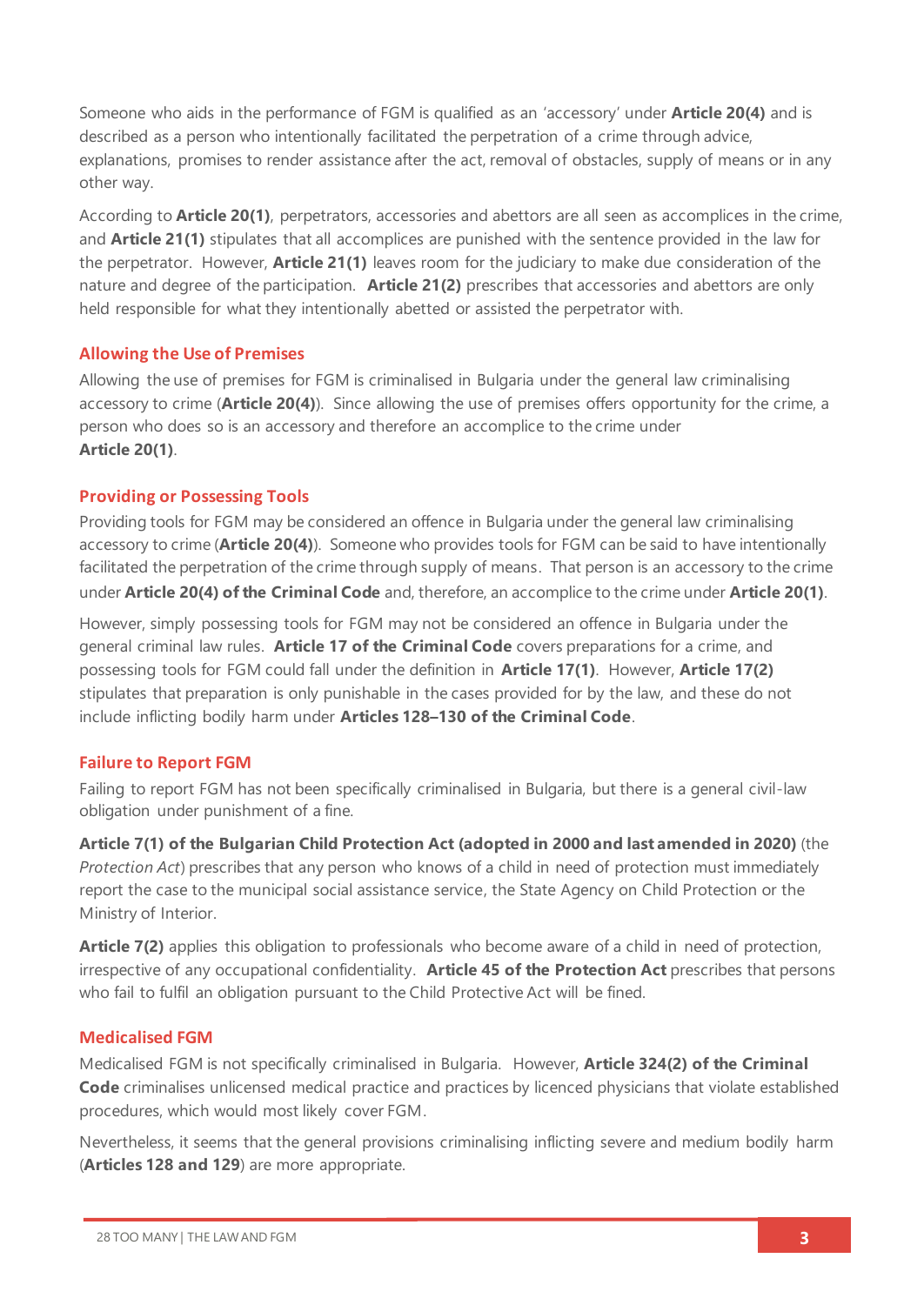### **Extraterritoriality**

In principle, the **Bulgarian Criminal Code** has no extraterritorial application (i.e. the Criminal Code applies to crimes committed in the territory of Bulgaria). However, in some specific cases exhaustively envisaged by the Criminal Code, it may apply to Bulgarian citizens or foreigners who have committed crimes outside Bulgaria.

In particular, **Article 4** states that its provisions apply to Bulgarian citizens who have committed crimes outside of Bulgaria. Further, pursuant to **Article 5**, the latter also applies to foreigners who have committed crimes of a general nature abroad that affect the interests of the Republic of Bulgaria or of a Bulgarian citizen.

## **Penalties**

Penalties are dependent on the form of bodily harm that a specific instance of FGM is judged to inflict and on whether any aggravating circumstances apply.

- **Article 128(1)** prescribes a sentence of *three- to ten-years' imprisonment* for inflicting severe bodily harm.
- **Article 129 (1)** prescribes a sentence of *up to six years' imprisonment* for inflicting medium harm.
- **Article 130(1)** prescribes a sentence of *up to two years' imprisonment, or corrective labour* for inflicting trivial bodily harm that causes a health impairment not described in Articles 128 and 129.
- **Article 130(2)** prescribes a sentence of up to *one year's imprisonment, corrective labour or a fine* for inflicting trivial bodily harm without causing health impairment.

In the case of FGM it is very likely that aggravating circumstances under **Article 131(1) of the Criminal Code** are present, since the victims are often minors (**Article 131(1)(4)**), and performing FGM can be excruciatingly painful (**Article 131(1)(5)** and **Article 131 (1)(9)**). If an aggravating circumstance is present, **Article 131(1)** prescribes a sentence of:

- *three- to fifteen-years' imprisonment* for inflicting severe bodily harm; and
- *two- to ten-years' imprisonment* for inflicting medium bodily harm.

Thus, the maximum sentence for FGM in Bulgaria may be *15 years' imprisonment*.

There are no specific penalty guidelines for aiders and abettors, who qualify as accomplices under **Article 20(1) of the Criminal Code**.

**Article 21(1)** leaves it to the discretion of the judiciary to consider the degree and nature of the participation of all accomplices and decide upon their punishments within the limits of the punishment prescribed by the law for the perpetrated crime.

## **Protection**

### **Protecting Uncut Girls and Women**

Child protection laws provide general protection for uncut girls. **Article 11(2) of the Protection Act**  prescribes that every child has a right to be protected against, *inter alia*, all methods of upbringing that undermine his or her dignity and against physical, psychological or other types of violence.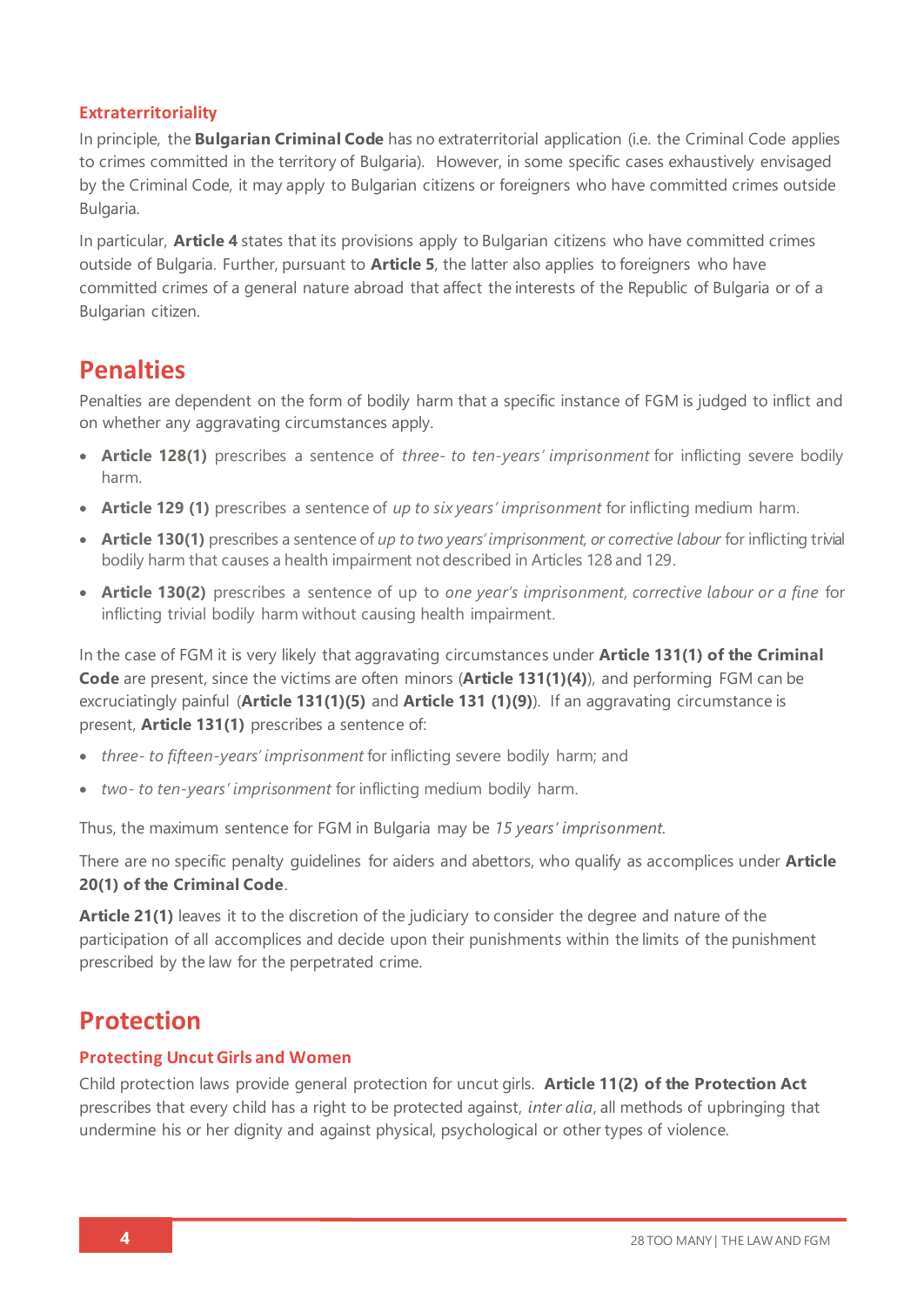**Article 23 of the Protection Act** contains a set of protective measures that can be ordered within the family environment, without the child being placed out of her parents' care. Two of these measures could be suitable in cases where there is a non-imminent threat of FGM for an uncut girl.

- **Article 23(1)** prescribes the provision of pedagogic, psychological or legal aid for parents concerning problems with child rearing, upbringing and education; and
- **Article 23(6)** prescribes social work to facilitate child-parent relations and resolution of relational conflicts and crises.

These measures could be used to make parents aware of the criminality of FGM in Bulgaria and to convince them to abandon the practice. However, this must be done carefully, since it could be offensive to parents or even incite them to have their daughters undergo FGM more quickly. **Article 24 of the Protection Act** prescribes that such services be rendered by the municipal social assistance service upon request by the parents or the child, as well as on the discretion of the municipal social-assistance service itself.

**Article 25 of the Protection Act** provides the possibility for out-of-home placement, but not necessarily or explicitly for cases of imminent violence. **Article 25** prescribes that a child can be placed out of home if the parents:

- have passed away, are unknown or the child has their parents' rights divested or limited (**Article 25(1)**);
- without valid reason, permanently fail to provide care for their child (**Article 25(2)**); or
- are in a position of permanent inability to rear their child (**Article 25(3)**).

None of these grounds would apply in a case of a child threatened only by FGM. Therefore, this article does not seem to be of much value in these cases.

However, **Article 38 of the Protection Act** does facilitate protection by the police in case of violence or imminent threats of violence. **Article 38(1)** prescribes that the measure of police protection is to be applied when, *inter alia*, there is an immediate threat to a child's life or health. This could apply to situations where FGM will take place in due course. **Article 39** states that, under these measures, a child can be accommodated in special premises (**Article 39(1)(1)**) or placed in specialised institutions (**Article 39(1)(2)**). Based on **Article 40**, the police must notify the child's parents, the municipal social-assistance services and the prosecution. However, **Article 41** prescribes that the child may not remain under police protection longer than 24 hours, so, although this affords some protection to uncut girls under immediate threat of FGM, it is not a long-term solution, and it is unclear how further protection will be arranged after they have been released from police protection.

There are no specific or general laws protecting uncut women, aside from general criminal law.

## **Implementation of The Law**

### **Court Cases**

There are no Bulgarian court cases in relation to FGM known to 28 Too Many.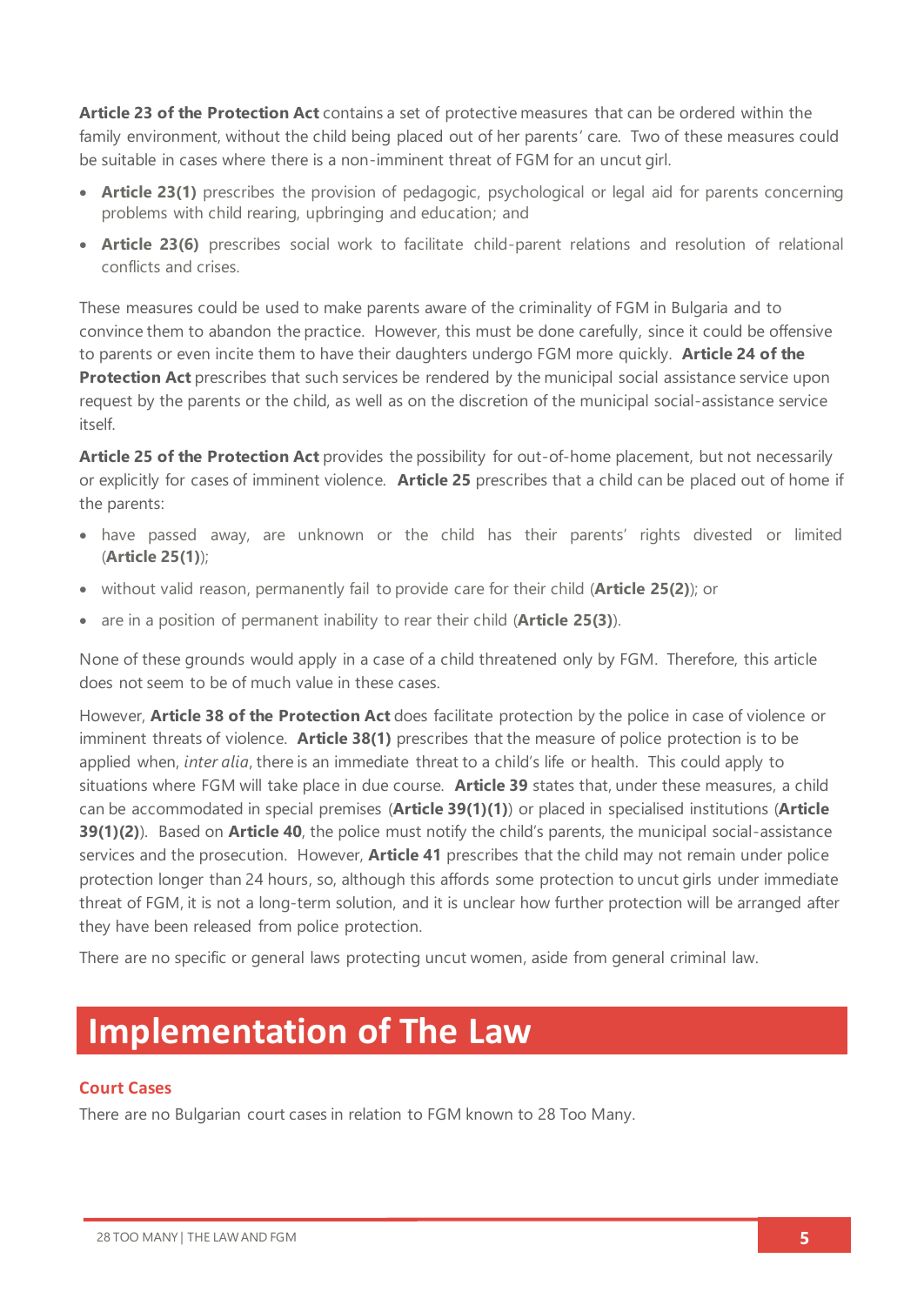# **Conclusions and Suggestions**

### **Conclusions**

FGM is **not explicitly criminalised** in Bulgaria through a specific law, provision or governmental declaration. However, Bulgaria has ratified conventions condemning FGM (not the Istanbul Convention, however), and general criminal law does implicitly apply to the practice.

Consequently, the law does not contain a definition of 'FGM' and it is not clear whether all **types of FGM** would fall under general assault laws.

**Procuring, aiding and abetting** FGM would be criminalised through general laws on participation in offences.

Any person who is aware of a child in need of protection must **report**this to local authorities (regardless of professional secrecy requirements). Failure to do so is punishable by a fine under the Child Protection Act.

The Bulgarian Criminal Code has two provisions on **extraterritorial application**, pursuant to which the provisions of said Code apply also to (i) Bulgarian citizens who have committed crimes outside of Bulgaria; and (ii) foreigners who have committed crimes of a general nature abroad that affect the interests of the Republic of Bulgaria or of a Bulgarian citizen.

### **Recommendations**

It would be useful for Bulgaria to order an inquiry into the prevalence of FGM and the number of girls and women possibly at risk of it.

We recommend that Bulgaria issue a governmental declaration confirming the application of criminal law to FGM, including a definition of FGM that corresponds to the WHO's and specifying that FGM is a criminal offence if performed on a woman or girl of any age, regardless of perceived consent (especially in the case of a minor).

We urge Bulgaria to reconsider its stance regarding the Istanbul Convention.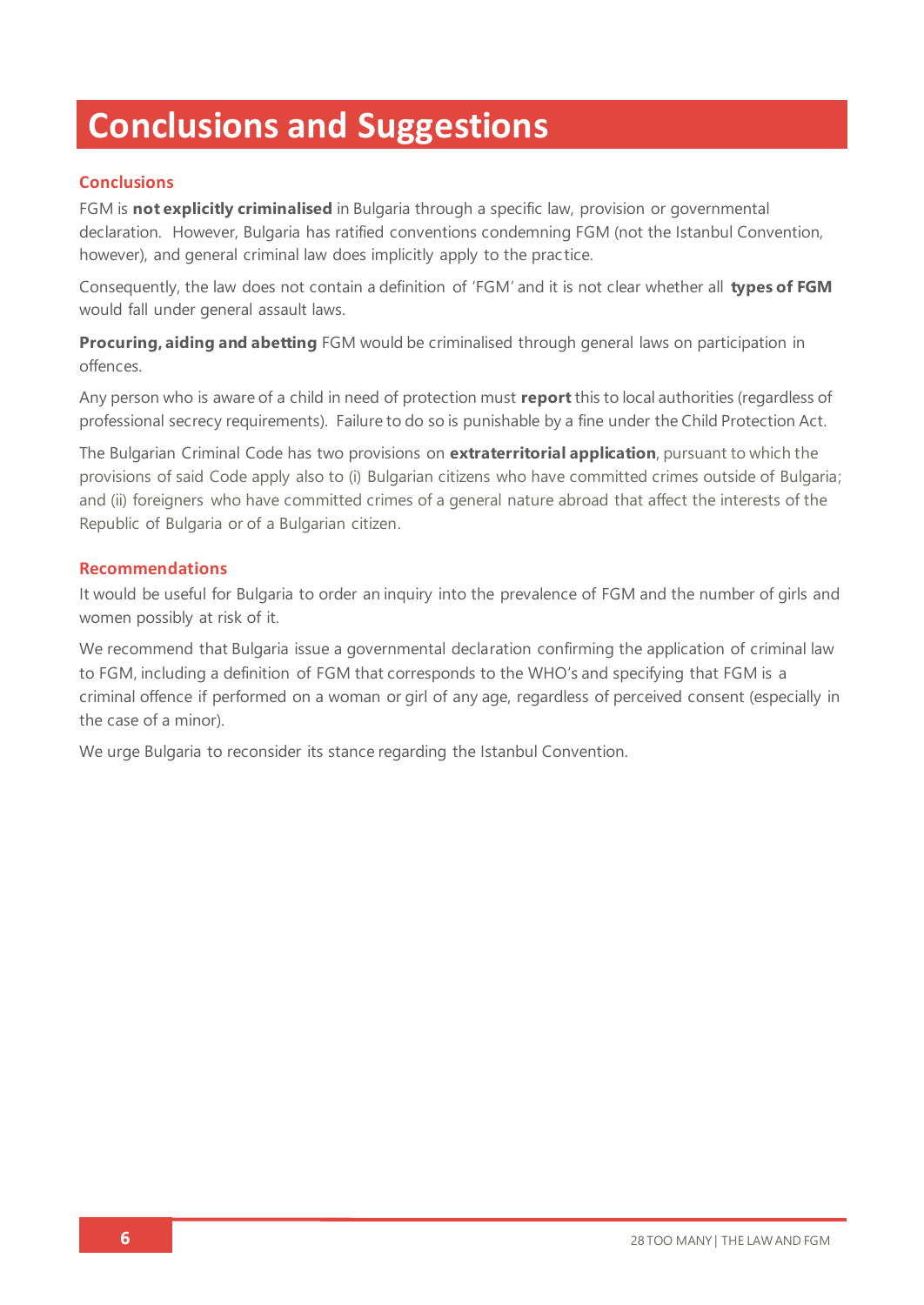# **Appendix I: International and Regional Treaties**

| <b>BULGARIA</b>                                                                                                  | <b>Signed</b>        | Ratified/<br><b>Acceded</b> | <b>Reservations</b><br>on reporting? |  |  |
|------------------------------------------------------------------------------------------------------------------|----------------------|-----------------------------|--------------------------------------|--|--|
| <b>International</b>                                                                                             |                      |                             |                                      |  |  |
| <b>International Covenant on Civil &amp; Political Rights</b><br>$(1966)$ $(ICCPR)^4$                            | $\checkmark$<br>1968 | $\checkmark$<br>1970        | No                                   |  |  |
| <b>International Covenant on Economic, Social &amp;</b><br>Cultural Rights (1966) (ICESCR) <sup>5</sup>          | $\checkmark$<br>1968 | $\checkmark$<br>1970        | No                                   |  |  |
| <b>Convention on the Elimination of All forms of</b><br>Discrimination Against Women (1979) (CEDAW) <sup>6</sup> | $\checkmark$<br>1980 | $\checkmark$<br>1982        | No                                   |  |  |
| Convention on the Rights of the Child (1989) (CRC) <sup>7</sup>                                                  | $\checkmark$<br>1990 | $\checkmark$<br>1991        | No                                   |  |  |
| <b>Regional</b>                                                                                                  |                      |                             |                                      |  |  |
| <b>Istanbul Convention</b> <sup>8</sup>                                                                          | $\checkmark$<br>2016 | $\times$                    | $N/A^*$                              |  |  |
| <b>European Convention on Human Rights<sup>9</sup></b>                                                           | $\checkmark$<br>1992 | $\checkmark$<br>1992        | No                                   |  |  |

*\* Deemed unconstitutional. 10*

**'Signed'**: a treaty is signed by countries following negotiation and agreement of its contents.

**'Ratified'**: once signed, most treaties and conventions must be ratified (i.e. approved through the standard national legislative procedure) to be legally effective in that country.

**'Acceded'**: when a country ratifies a treaty that has already been negotiated by other states.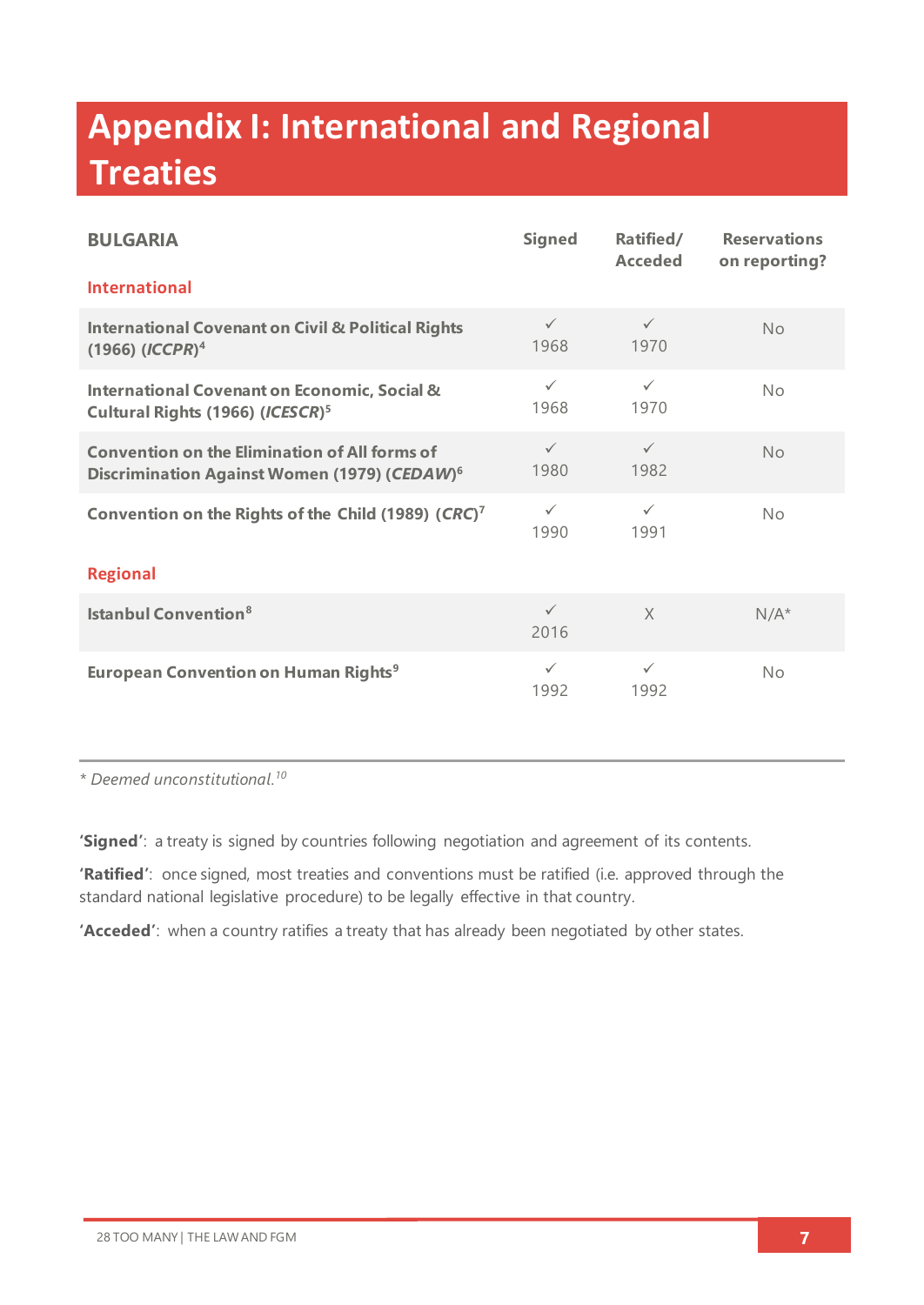# **Appendix II: National Laws**

## **Bulgarian Criminal Code**

### **Article 17**

- (1) Preparation shall be the getting ready of the means, the finding of accomplices and the creating of conditions in general for the perpetration of intended crime, before the commencement of its perpetration.
- (2) Preparation shall be punishable only in the cases provided for by the law.
- (3) The acting person shall not be punished where he has given up the perpetration of the crime of his own accord.

### **Article 20**

- (1) Accomplices in the perpetration of intentional crime shall be: perpetrators, abettors and accessories.
- (2) A perpetrator shall be a person who took part in the perpetration itself of the crime.
- (3) An abettor shall be a person who intentionally incited another to commit a crime.
- (4) An accessory shall be a person who intentionally facilitated the perpetration of a crime through advice, explanations, promises to render assistance after the act, removal of obstacles, supply of means or in any other way.

### **Article 21**

- (1) All accomplices shall be punished by the punishment provided for the perpetrated crime, with due consideration of the nature and degree of their participation.
- (2) Abettors and accessories shall be held responsible only for what they have intentionally abetted or by what they have assisted the perpetrator.
- (3) Where because of certain personal characteristics or attitude of the perpetrator the law treats the perpetrated act as a crime, liable for this crime shall be both the abettor and the accessory with respect of whom such circumstances do not exist.
- (4) The special circumstances, due to which the law excludes, reduces or increases the punishment for some of the accomplices, shall not be taken into account for the remaining accomplices with respect to whom such circumstances do not exist.

### **Article 128**

- (1) A person who inflicts on another severe bodily injury shall be punished by imprisonment for three to ten years.
- (2) A bodily injury shall be considered severe if it has caused: continuous disturbance of consciousness; permanent blindness of one or both eyes; permanent deafness; loss of speech, reproduction inability; disfigurement which causes permanent disturbance of the speech or of a sensory organ; loss of one kidney, the spleen or a lung lobe; loss or mutilation of a leg or an arm; permanent general health impairment, dangerous to life.

### **Article 129**

- (1) A person who inflicts on another medium bodily injury shall be punished by imprisonment for up to six years.
- (2) The bodily injury shall be considered medium if it has caused: permanent weakening of the eyesight or hearing; permanent disturbance of speech, difficulties of the movement of the extremities, the body or the neck, disturbance of the functions of the sexual organs without causing reproductive incapacity; breaking of a jaw or knocking out of teeth, without which chewing or speech are impaired; disfigurement of the face or of other parts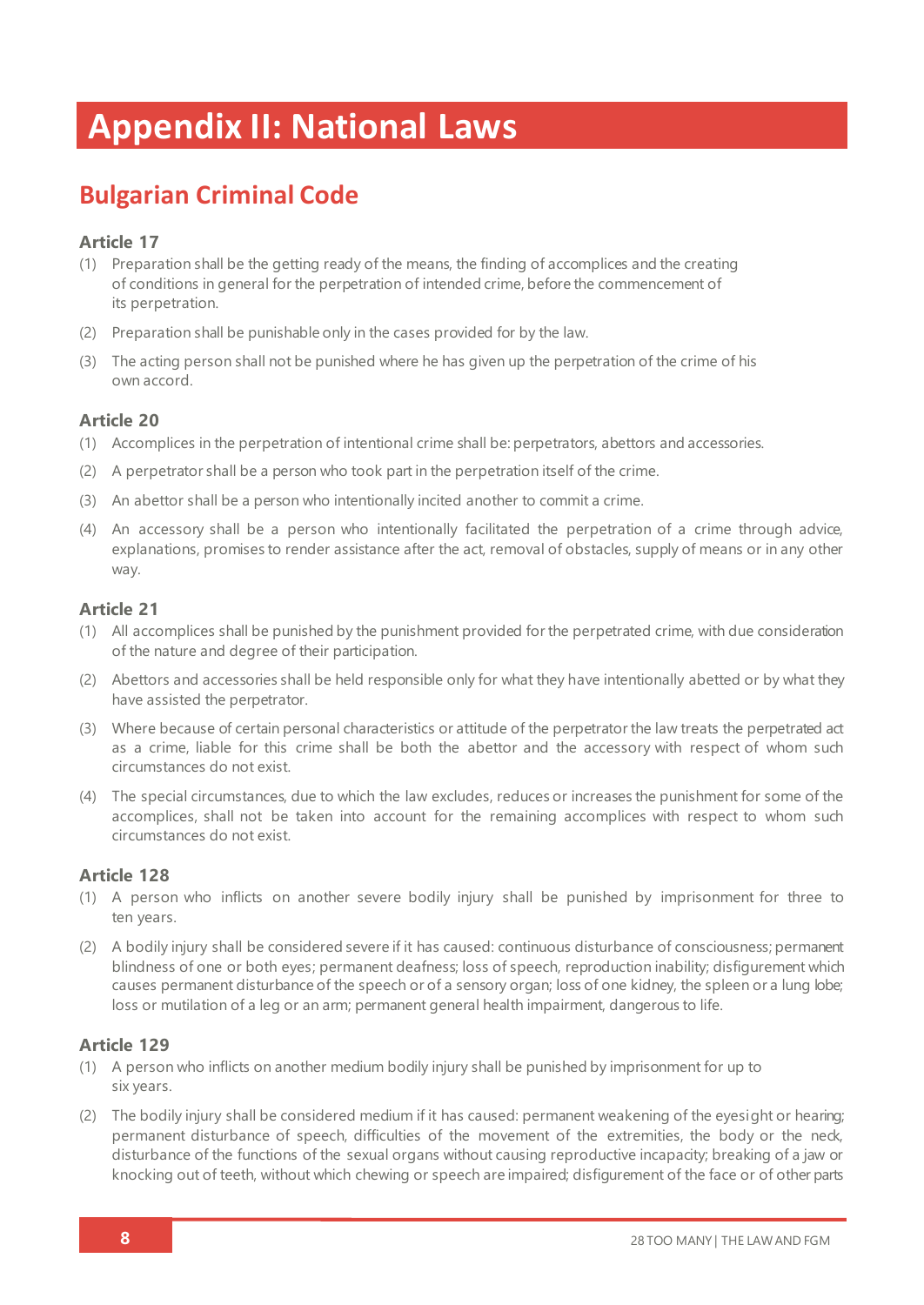of the body; permanent impairment of health not dangerous to life or impairment of health temporarily dangerous to life; injuries which penetrate into the cranial, thoracic and abdominal cavities.

### **Article 130**

- (1) A person who inflicts on another impairment of health apart from the cases under Articles 128 and 129, shall be punished for trivial bodily injury by imprisonment for up to two years or by corrective labour.
- (2) For trivial bodily injury, manifested as causing of pain or suffering without impairment of health, the punishment shall be deprivation of liberty for up to six months or corrective labour or a fine from BGN one hundred to three hundred.
- (3) If in the cases under the preceding paragraphs the victim has immediately reacted to the attacker by inflicting the same bodily injury, the court may exempt both of them from punishment.

### **Article 131**

- (1) For inflicting bodily injury:
	- 1. to an official, a representative of the public, a serviceman, including such of an allied or friendly state or army, in the course of or in connection with the fulfilment of his duty or functions, or to a person enjoying international protection;
	- 2. by an official, a representative of the public, a police authority in the course of or in connection with the fulfilment of his duty or function;
	- 3. to a mother or to a father;
	- 4. to a pregnant woman, a minor or to more than one person;
	- 5. in a manner particularly painful for the victim;
	- 6. by a person who has intentionally inflicted another severe or medium bodily injury under

*Articles 128 and 129 or under this article, for which no sentence has been pronounced;*

- 7. for a second time, if the bodily injury is severe or medium;
- 8. by a person acting at the orders or in implementing a decision of an organized criminal group;
- 8a. for the purpose of dispossessing the victim of a body organ, tissue, cell or body fluid;
- 9. using means and ways dangerous to the life of many or with particular cruelty;
- 10. with a venal goal in mind;
- 11. in view of facilitating or concealing another criminal act;
- 12. out of hooligan, racist or xenophobic motives the punishment shall be imprisonment: for three to fifteen years for severe bodily injury; from two to ten years for medium bodily injury; for up to three years for trivial bodily injury under Article 130, paragraph (1), and for up to one year or corrective labour under Article 130, paragraph (2).
- (2) For bodily injury inflicted on a judge, a prosecutor, an examining magistrate, a police body, an investigating officer, a public enforcement agent, a private enforcement agent or an assistant private enforcement agent, as well as on a customs officer, a revenue officer, an officer of the Executive Forestry Agency, or an officer of the Ministry of Environment and Waters performing a control activity or a medical specialist, a teacher (tutor) in the course of or in relation to carrying out his/her duties or functions, the punishment shall be imprisonment:
	- 1. from five to fifteen years in the case of severe bodily injury;
	- 2. from three to ten years in the case of medium bodily injury;
	- 3. from one to five years in the case of trivial bodily injury under Article 130, paragraph (1);
	- 4. up to three years in the case of trivial bodily injury under Article 130, paragraph (2).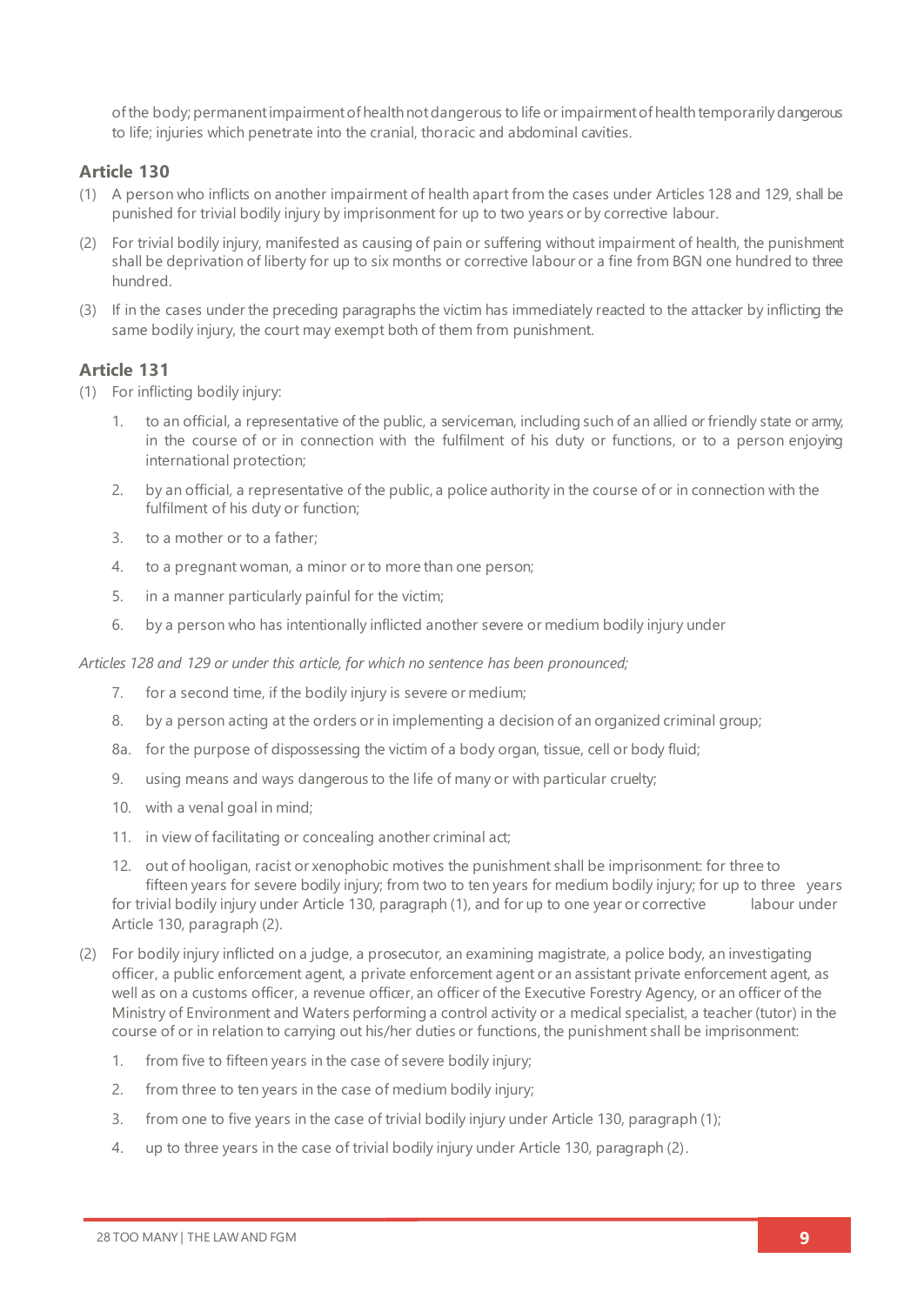### **Article 181**

A person who violates an obligation to a spouse, a relative of ascending or descending line, incapable of taking care for himself, and thereby places him in a position of serious distress, shall be punished by probation as well as by public censure, provided the act does not constitute a graver crime.

### **Article 324**

- (1) A person who exercises a profession or handicraft without having the necessary recognised capacity or licence, shall be punished by imprisonment for up to one year or by a fine from BGN one hundred to three hundred.
- (2) Where the profession or handicraft are related to health services for the population, the punishment sha ll be imprisonment for up to three years and a fine from BGN one hundred to three hundred. The same punishment shall be imposed on a medical doctor, dentist or master of pharmacy exercising their profession in violation of the duly established procedure.
- (3) If the act under the preceding paragraph has been committed for a second time, the punishment shall be imprisonment for one to five years and a fine from BGN one hundred to three hundred, whereas the court may also rule deprivation of rights under Article 37, sub-paragraphs 6 and 7.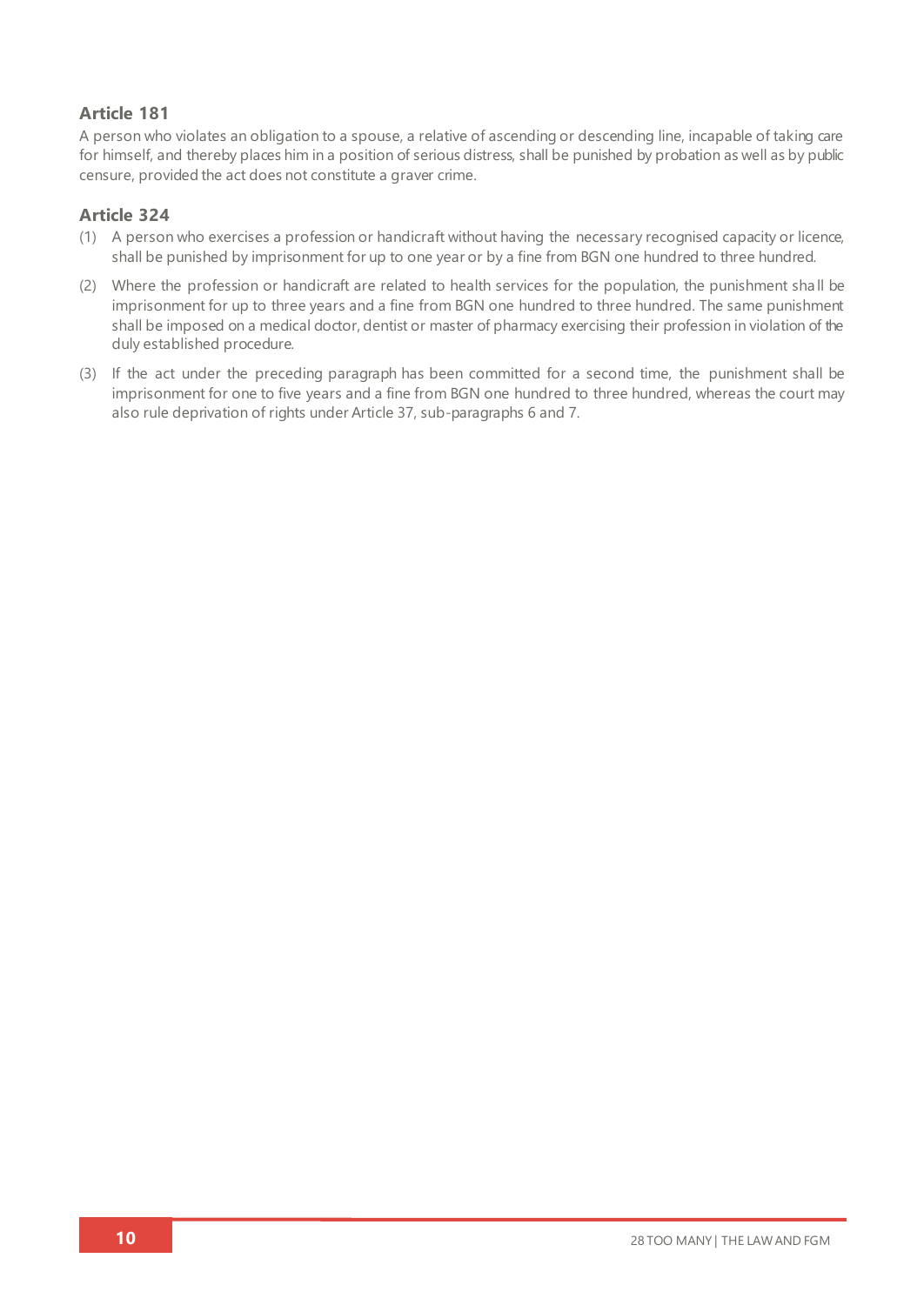## **Bulgarian Child Protection Act 2000**

### **Article 7**

- (1) Persons, who become aware of the existence of a child in need of protection, shall immediately report the case to the municipal social assistance service.
- (2) The same obligation shall be undertaken by all persons, who become aware of the said situation in the course of exercising their profession or occupation, irrespective of them being bound by occupational secret.

### **Article 11**

- (1) Every child has a right to protection against involvement in activities that are harmful to his or her physical, mental, moral and educational development.
- (2) Every child has a right to protection against all methods of upbringing, that undermine his or her dignity; against physical, psychical or other types of violence; against all forms of influence, which go against his or her interests.
- (3) Every child has a right to protection against the use of children for purposes of begging, prostitution, dissemination of pornographic material, receipt of unlawful pecuniary income, as well as protection against sexual abuse.
- (4) Every child has a right to protection against forcible involvement in political, religious and trade union activities.

### **Article 23**

The following shall constitute protection measures in a family environment:

- 1. provision of pedagogic, psychological and legal aid to parents and to persons, entrusted with parental functions, concerning problems with child rearing, upbringing and education;
- 2. referring persons to the centres for social rehabilitation and integration;
- 3. consulting and informing the child in accordance with the level of his or her development;
- 4. consulting the parents or the persons, entrusted with parental functions, on issues of social assistance and services;
- 5. provision of assistance with a view to improve living conditions;
- 6. conducting social work to facilitate child-parent relations and solution of relations conflicts and crises;
- 7. studying the individual abilities and interests of a child and referring him or her to a suitable educational establishment;
- 8. assistance in finding appropriate jobs for children in need thereof, who have reached the age of 16, under the conditions set forth by the labour legislation;
- 9. referring the child to appropriate activities to fill up his or her spare time;
- 10. assisting the adoptive parents in their preparation to assume their parental responsibilities, to complete the act of adoption, as well as protecting the child's rights in cases of termination of adoption.

### **Article 24**

- (1) Assistance, support and services in a family environment shall be rendered by the municipal social assistance service upon request of parents, of persons, entrusted with parental functions, of the child, as well as by discretion of the municipal social assistance service.
- (2) Protection measures under para 1 may be rendered in combination with other protection measures pursuant to the present Act.

### **Article 25**

A child may be placed to live out of his or her family in cases where his or her parents:

1. have passed away, are unknown or have their parents' rights divested or limited;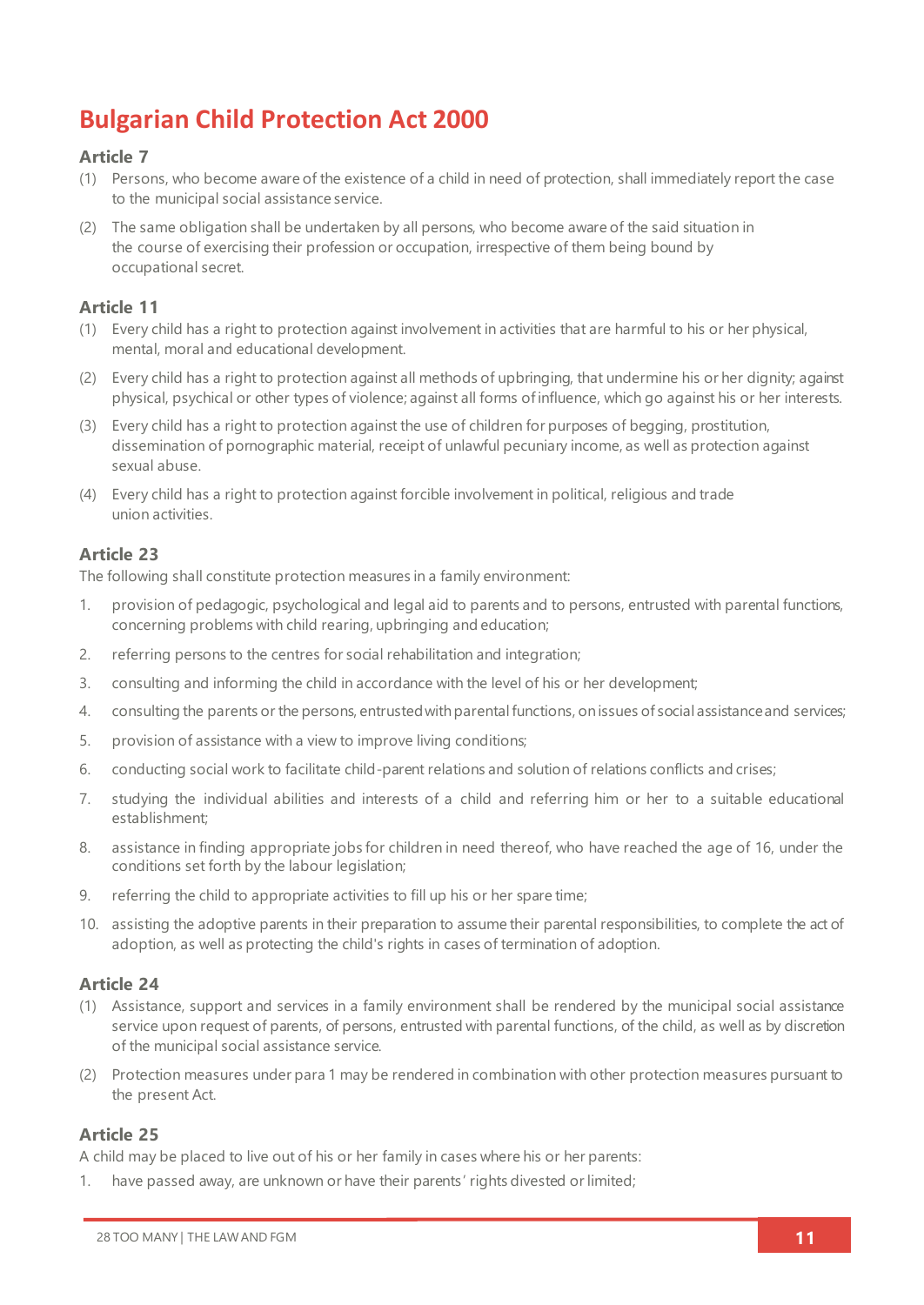- 2. without valid reason permanently fail to provide care for their child;
- 3. are in a position of permanent inability to rear their child.

### **Article 38**

Police protection is an urgent measure to be applied when:

- 1. the child has become subject of crime or there is an immediate threat for his or her life or health, as well as when there is a danger of the child getting involved in a crime;
- 2. the child has been lost or is in a helpless condition;
- 3. the child has been left without supervision.

### **Article 39**

(1) The specialised bodies of the Ministry of the Interior may:

- 1. accommodate the child in special premises, where they shall not permit any contacts with the child that may prove harmful to him or her;
- 2. place the child in specialised institutions and where necessary provide him or her with food;
- 3. return the child back to his or her parents or the persons entrusted with the parental functions.
- (2) The specialised bodies under para 1 shall inform the child and explain to him or her in an understandable manner the measures undertaken and the grounds for them.

### **Article 40**

The police bodies, who have implemented the protection, shall notify immediately:

- 1. the child's parents;
- 2. the municipal social assistance service of the region where protection has been implemented;
- 3. the municipal social assistance service of the place of the child's residence;
- 4. the prosecution.

### **Article 41**

The child may not remain under police protection longer than 24 hours.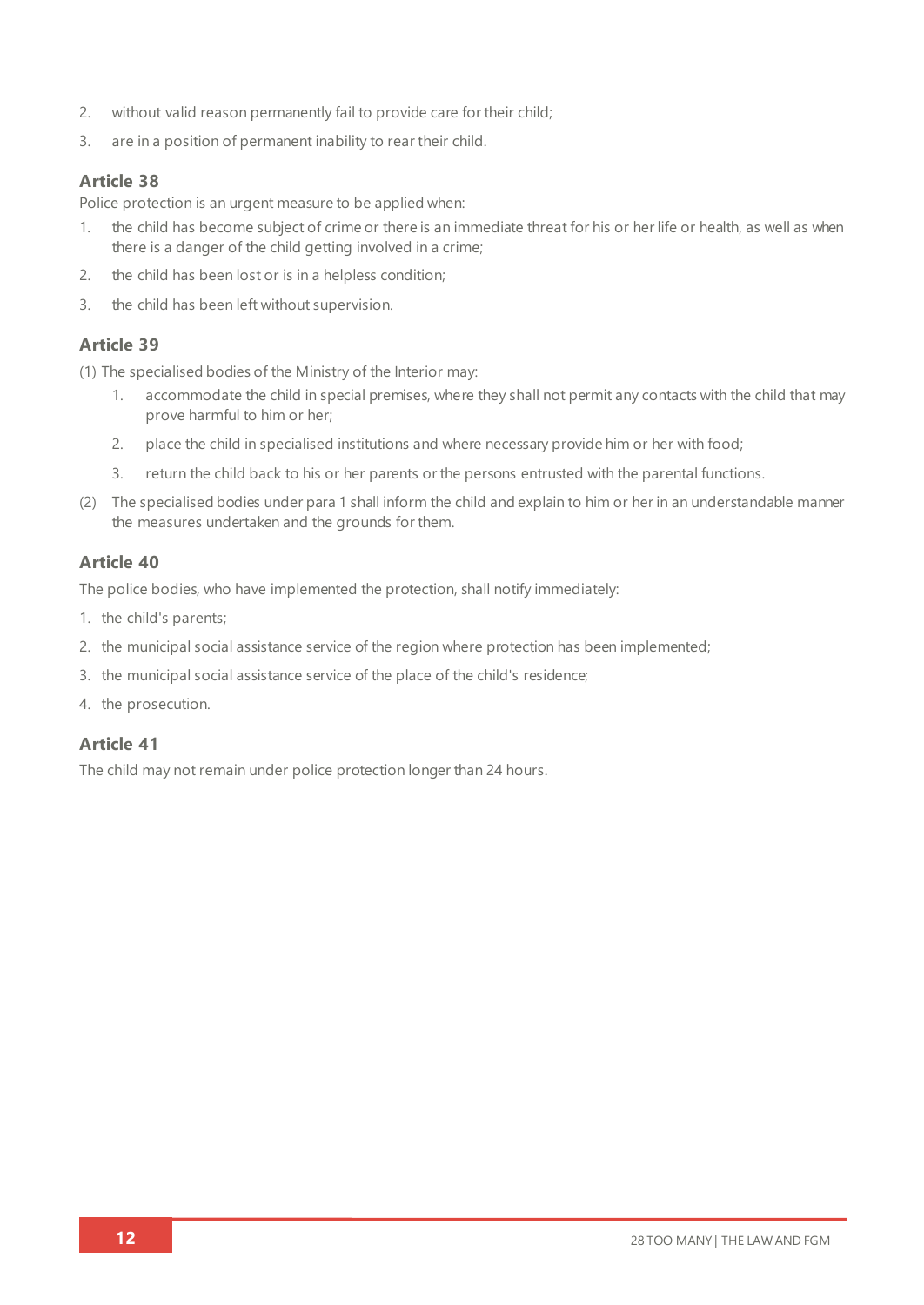- 1 Republic of Bulgaria (2020) *National Statistical Institute, Population and Demographic Processes in 2019*. Available at [https://www.nsi.bg/en/content/18125/](https://www.nsi.bg/en/content/18125/%D0%BF%D1%80%D0%B5%D1%81%D1%81%D1%8A%D0%BE%D0%B1%D1%89%D0%B5%D0%BD%D0%B8%D0%B5/population-and-demographic-processes-2019) [%D0%BF%D1%80%D0%B5%D1%81%D1%81%D1%8A%D0%BE%D0%B1%D1%89%D0%B5%D0%BD%D0%B8%D0](https://www.nsi.bg/en/content/18125/%D0%BF%D1%80%D0%B5%D1%81%D1%81%D1%8A%D0%BE%D0%B1%D1%89%D0%B5%D0%BD%D0%B8%D0%B5/population-and-demographic-processes-2019) [%B5/population-and-demographic-processes-2019](https://www.nsi.bg/en/content/18125/%D0%BF%D1%80%D0%B5%D1%81%D1%81%D1%8A%D0%BE%D0%B1%D1%89%D0%B5%D0%BD%D0%B8%D0%B5/population-and-demographic-processes-2019) (accessed 4 May 2021).
- 2 European Institute for Gender Equality (2013) *Current situation of female genital mutilation in Bulgaria*. Available at <https://eige.europa.eu/publications/current-situation-female-genital-mutilation-bulgaria> (accessed 4 May 2021).
- 3 *Ibid.*
- 4 *International Covenant on Civil and Political Rights* (1966) United Nations Treaty Collection: Status of Treaties*.* Available a[t https://treaties.un.org/Pages/](https://treaties.un.org/Pages/ViewDetails.aspx?src=TREATY&mtdsg_no=IV-4&chapter=4&clang=_en) [ViewDetails.aspx?src=TREATY&mtdsg\\_no=IV-4&chapter=4&clang=\\_en](https://treaties.un.org/Pages/ViewDetails.aspx?src=TREATY&mtdsg_no=IV-4&chapter=4&clang=_en) (accessed 4 May 2021).
- 5 *International Covenant on Economic, Social and Cultural Rights* (1966) United Nations Treaty Collection: Status of Treaties. Available a[t https://treaties.un.org/Pages/](https://treaties.un.org/Pages/ViewDetails.aspx?src=TREATY&mtdsg_no=IV-3&chapter=4) [ViewDetails.aspx?src=TREATY&mtdsg\\_no=IV-3&chapter=4](https://treaties.un.org/Pages/ViewDetails.aspx?src=TREATY&mtdsg_no=IV-3&chapter=4) (accessed 4 May 2021).
- 6 *Convention on the Elimination of All Forms of Discrimination Against Women* (1979) United Nations Treaty Collection: Status of Treaties. Available a[t https://treaties.un.org/Pages/](https://treaties.un.org/Pages/ViewDetails.aspx?src=IND&mtdsg_no=IV-8&chapter=4&clang=_en#9) [ViewDetails.aspx?src=IND&mtdsg\\_no=IV-8&chapter=4&clang=\\_en#9](https://treaties.un.org/Pages/ViewDetails.aspx?src=IND&mtdsg_no=IV-8&chapter=4&clang=_en#9) (accessed 4 May 2021).
- 7 *Convention on the Rights of the Child* (1989) United Nation Treaty Collection: Status of Treaties. Available at [https://treaties.un.org/pages/ViewDetails.aspx?src=TREATY&mtdsg\\_no=IV-11&chapter=4&clang=\\_en](https://treaties.un.org/pages/ViewDetails.aspx?src=TREATY&mtdsg_no=IV-11&chapter=4&clang=_en) (accessed 4 May 2021).
- 8 Council of Europe (2021) *Chart of signatures and ratifications of Treaty 210, Convention on preventing and combating violence against women and domestic violence*. Available at [https://www.coe.int/en/web/conventions/full-list/-/conventions/treaty/197/](https://www.coe.int/en/web/conventions/full-list/-/conventions/treaty/197/?module=signatures-by-treaty&treatynum=210) [?module=signatures-by-treaty&treatynum=210](https://www.coe.int/en/web/conventions/full-list/-/conventions/treaty/197/?module=signatures-by-treaty&treatynum=210) (accessed 4 May 2021).
- 9 Council of Europe (2021) *Chart of Signatures and Ratifications of Treaty 005, Convention for the Protection of Human Rights and Fundamental Freedoms*. Available a[t coe.int/en/web/conventions/full-list/-](file://///System/Volumes/Data/Work%20files/28TooMany/28TM_EUReport%20Design/28TM_EUROPEReports/BULGARIA/coe.int/en/web/conventions/full-list/-/conventions/treaty/005/signatures%253fmodule=signatures-by-treaty&treatynum=005) [/conventions/treaty/005/signatures?module=signatures-by-treaty&treatynum=005](file://///System/Volumes/Data/Work%20files/28TooMany/28TM_EUReport%20Design/28TM_EUROPEReports/BULGARIA/coe.int/en/web/conventions/full-list/-/conventions/treaty/005/signatures%253fmodule=signatures-by-treaty&treatynum=005) (accessed 4 May 2021).
	- Council of Europe (2021) *Reservations and Declarations for Treaty 005, Convention for the Protection of Human Rights and Fundamental Freedoms*. Available a[t https://www.coe.int/en/web/conventions/full-list/-](https://www.coe.int/en/web/conventions/full-list/-/conventions/treaty/005/?module=declarations-by-treaty&numSte=005&codeNature=0) [/conventions/treaty/005/](https://www.coe.int/en/web/conventions/full-list/-/conventions/treaty/005/?module=declarations-by-treaty&numSte=005&codeNature=0) [?module=declarations-by-treaty&numSte=005&codeNature=0](https://www.coe.int/en/web/conventions/full-list/-/conventions/treaty/005/?module=declarations-by-treaty&numSte=005&codeNature=0) (accessed 4 May 2021).
- 10 Georgi Gotev (2018) 'Istanbul Convention "unconstitutional" in Bulgaria', *EURACTIV*, 27 July. Available at <https://www.euractiv.com/section/future-eu/news/istanbul-convention-unconstitutional-in-bulgaria/> (accessed 4 May 2021).

*Cover images: Bulgaria* from Canva stock library.

Fahmi Riyadi (2020) *Woman in blue denim jacket wearing white hijab*. Unsplash image ID: 4PfQzNANADM.

*Please note that the use of a photograph of any girl or woman in this report does not imply that she has, nor has not, undergone FGM.*